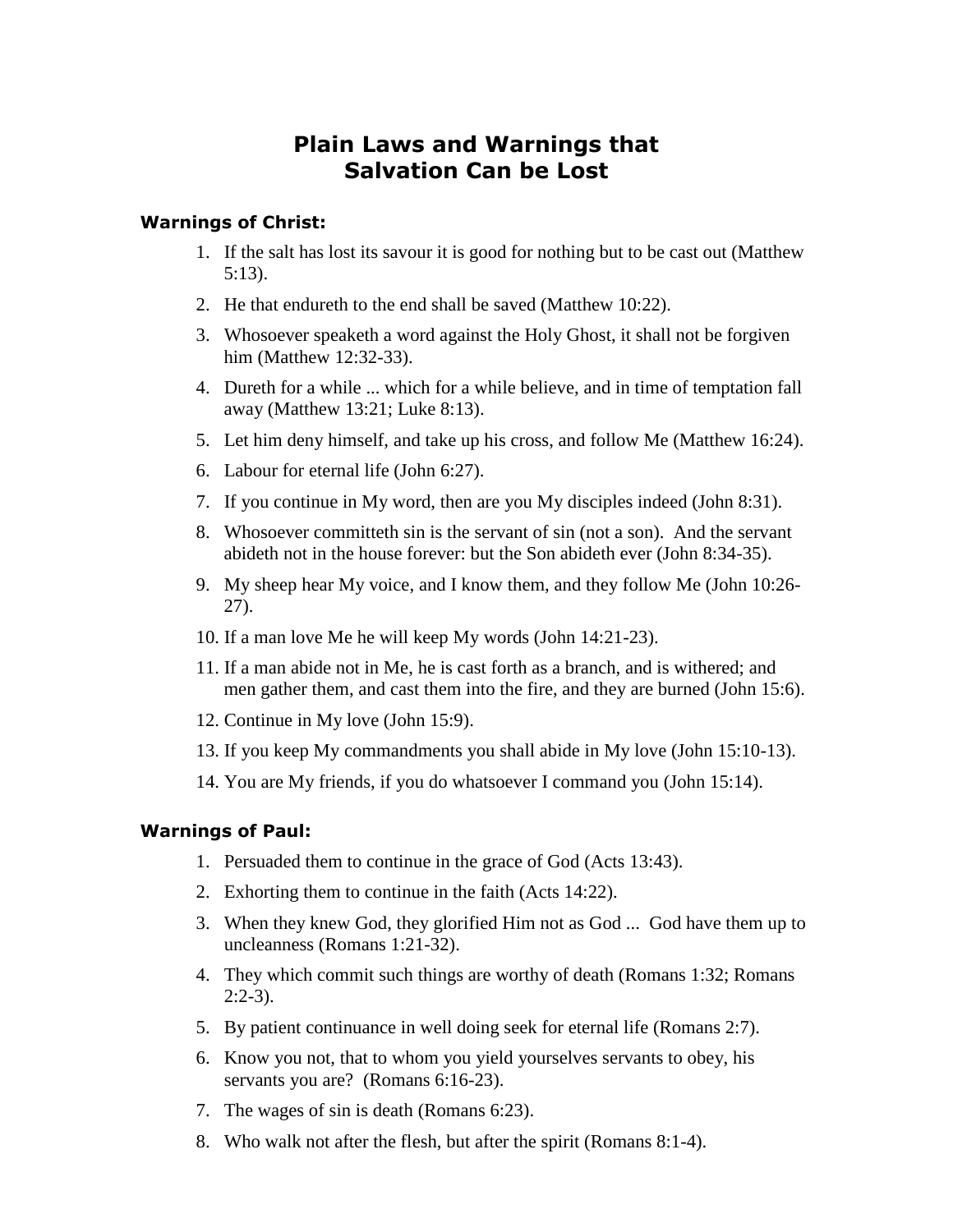- 9. If you live after the flesh you shall die: but if you through the Spirit do mortify the deeds of the body, you shall live (Romans 8:12-13).
- 10. Because of unbelief they were broken off and you stand by faith ... on them that fell, severity; but toward you goodness, if you continue in His goodness: otherwise you shall be cut off. And they also, if they abide not still in unbelief, shall be grafted in again (Romans 11:20-23).
- 11. If any man defile the temple of God, him shall God destroy (1 Cor. 3:17).
- 12. The unrighteous shall not inherit the kingdom of God (1 Cor. 6:9-10).
- 13. Through your knowledge the weak brother shall perish (1 Cor. 8:11).
- 14. I keep under my body, and bring it into subjection, lest when I have preached to others, I myself should be a castaway (1 Cor. 9:27).
- 15. By which you are saved, if you keep in memory what I preached unto you, unless you have believed in vain (1 Cor. 15:2).
- 16. By faith you stand (2 Cor. 1:24).
- 17. We labor, that whether present or absent, we may be accepted of Him (2 Cor. 5:9).
- 18. We beseech you that you receive not the grace of God in vain (2 Cor. 6:1).
- 19. I fear, lest by any means, as the serpent beguiled Eve through his subtilty, so your minds should be corrupted from the simplicity in Christ (2 Cor. 11:3).
- 20. Christ is in you, except you be reprobate (castaway) (2 Cor. 13:5).
- 21. I marvel that you are so soon removed from Him that called you into the grace of Christ unto another gospel (Galatians 1:6-9).
- 22. If I build again the things which I destroyed, I make myself a transgressor (Galatians 2:18).
- 23. I do not frustrate the grace of God (it can be done—Galatians 2:21).
- 24. Who hath bewitched you that you should not obey the truth (Galatians 3:1; Galatians 5:7).
- 25. Having begun in the Spirit, are you now made perfect by the flesh? (Galatians 3:3; cp. Galatians 5:19-21).
- 26. The just shall live by faith (by daily faith, not a faith once for all; Galatians 3:11).
- 27. After you have known God, how turn you again to be in bondage (Galatians 4:9)?
- 28. I am afraid for you, lest I have bestowed labor upon you in vain (Galatians 4:11).
- 29. My little children, of whom I travail in birth again until Christ be formed in you ... I stand in doubt of you (Galatians 4:19-20).
- 30. Stand fast in the liberty ... be not entangled again with the yoke of bondage (Galatians 5:1,3).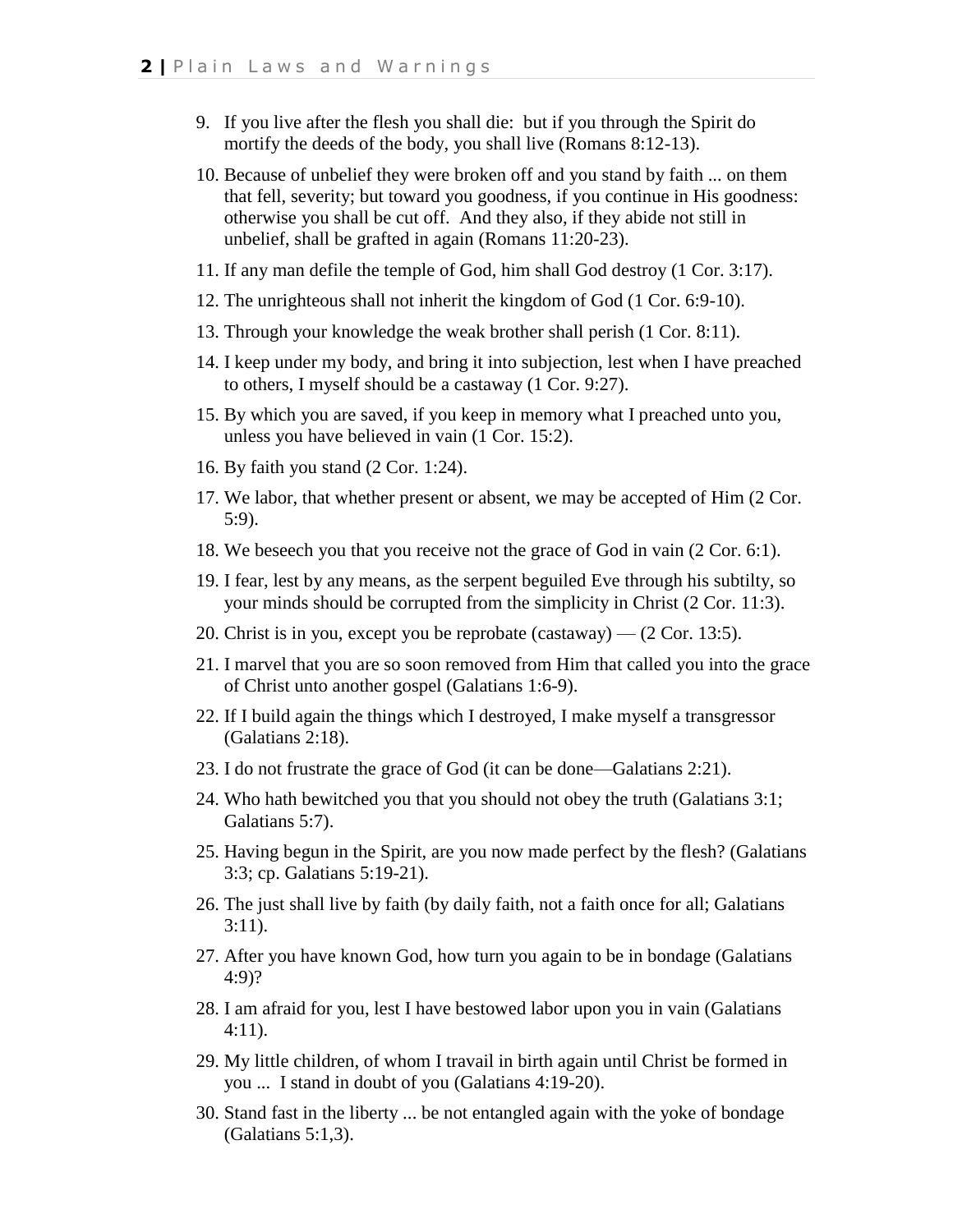- 31. You are fallen from grace (Galatians 5:4).
- 32. A little leaven leaveneth the whole lump (Galatians 5:9; 1 Cor. 5:7-8).
- 33. If you bite and devour one another, take heed that you be not consumed one of another (Galatians 5:15).
- 34. Walk in the Spirit and you shall not fulfill the lusts of the flesh (Galatians 5:16).
- 35. They which do such things shall not inherit the kingdom of God (Galatians 5:19-21).
- 36. Whatsoever a man soweth, that shall he also reap. For he that soweth to the flesh shall of the flesh reap corruption; but he that soweth to the Spirit shall of the Spirit reap life everlasting (Galatians 6:7-8).
- 37. The spirit that worketh in the children of disobedience (Ephes. 2:2).
- 38. Because of these things (sins) cometh the wrath of God upon the children of disobedience (Ephes. 5:6).
- 39. That you may be without offense until the day of Christ (Phil. 1:10).
- 40. Work out your own salvation with fear and trembling (Phil. 2:12).
- 41. Stand fast in the Lord (Phil. 4:1).
- 42. If you continue in the faith grounded and settled, and be not moved away from the hope of the gospel (Col. 1:23).
- 43. As you have received Christ, so walk in Him: rooted and built up in Him, and established in the faith (Col. 2:6-7).
- 44. Beware lest any man spoil you... after the rudiments of the world, and not after Christ (Col. 2:8).
- 45. Let no man beguile you of your reward ... not holding the Head (Christ, Col. 2:18-19).
- 46. Mortify your members upon earth ... for which things' sake cometh the wrath of God upon the children of disobedience (Col. 3:5-6).
- 47. He that does wrong shall receive for the wrong which he has done: and there is no respect of persons (Col. 3:25).
- 48. I sent to know of your faith, lest by some means the tempter has tempted you, and our labor be in vain (1 Thes. 3:5).
- 49. Now we live, if we stand fast in the Lord (1 Thes. 3:8).
- 50. Taking vengeance on them that obey not the gospel ... who shall be punished with everlasting destruction  $(2$  Thes. 1:8-9).
- 51. Withdraw from every brother that walketh disorderly (2 Thes. 3:6,14).
- 52. From which (faith) some have turned aside (1 Tim. 1:5-6).
- 53. Some having put away concerning faith have made shipwreck (1 Tim. 1:18- 20).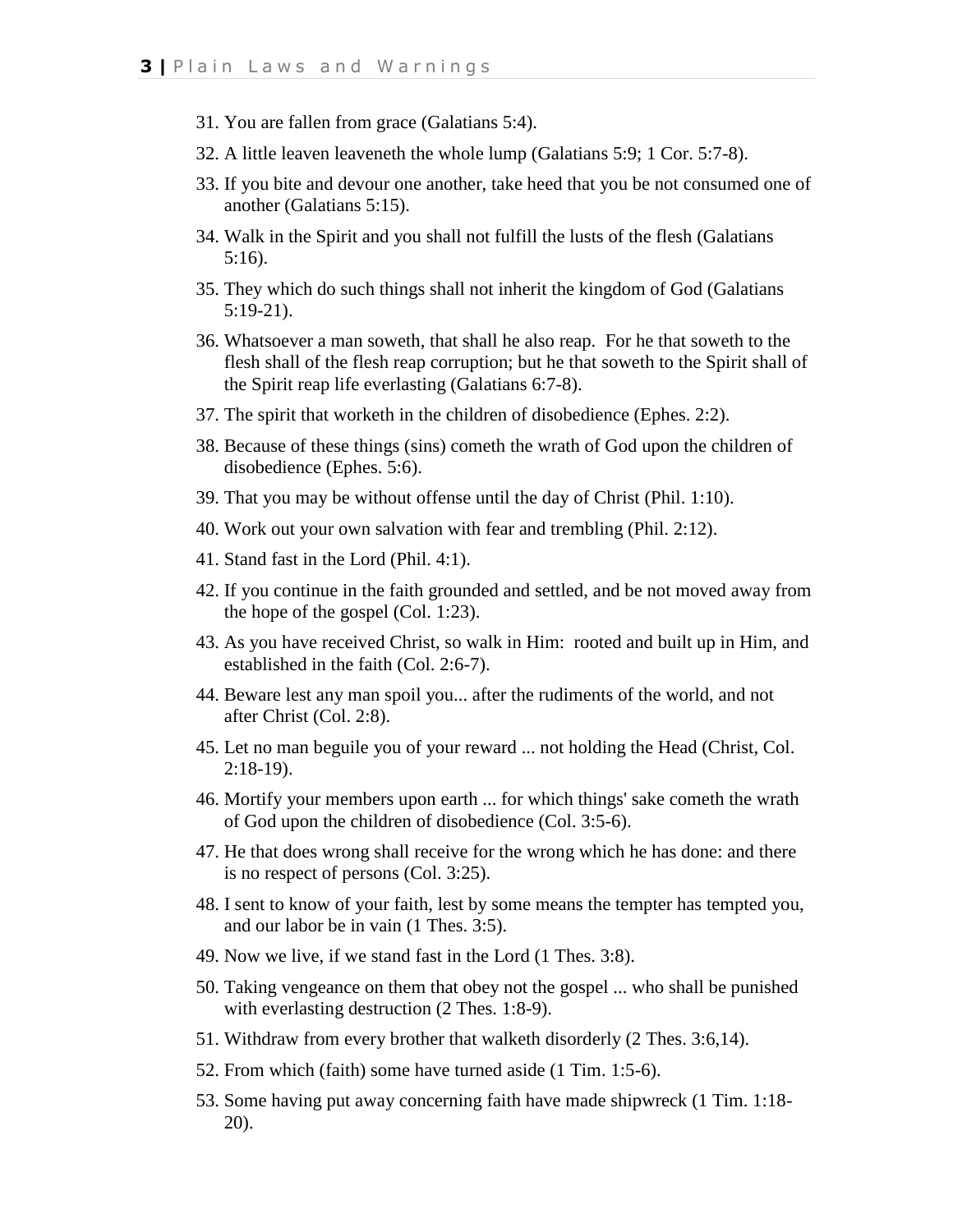- 54. Some shall depart from the faith, giving heed to seducing spirits and doctrines of devils (1 Tim. 4:1).
- 55. Take heed unto yourself, and unto the doctrine; continue in them: for in so doing this you shall save yourself, and them that hear you (1 Tim. 4:16).
- 56. He has denied the faith, and is worse than an infidel (1 Tim. 5:8).
- 57. When they have begun to wax wanton against Christ, they will marry; having damnation, because they have cast off their first faith (1 Tim. 5:11-12).
- 58. Some have already turned aside after Satan (1 Tim. 5:15).
- 59. While some coveted after (money), they have erred from the faith (1 Tim. 6:10).
- 60. Fight the good fight of faith, lay hold of eternal life (1 Tim. 6:12,19).
- 61. Some have erred concerning the faith (1 Tim. 6:21).
- 62. If we be dead with Him, we shall also live with Him (2 Tim. 2:11).
- 63. If we deny Him, He also will deny us (2 Tim. 2:12).
- 64. Who concerning the faith have erred ... and overthrow the faith of some (2 Tim. 2:18).
- 65. Continue in the things you have learned (2 Tim. 3:14-15).

#### **Warnings of James:**

- 1. When lust has conceived, it brings forth sin: and sin, when it is finished, brings forth death (James 1:13-15).
- 2. Be doers of the word, and not hearers only, deceiving your own selves (James 2:22-25).
- 3. To him that knows to do good, and does it not, to him it is sin (James 4:17).
- 4. Brethren, if any of you do err from the truth, and one convert him ... he that converteth a sinner (who was formerly a Christian) from the error of his way shall save a soul from death (James 5:19-20).

### **Warnings of Peter:**

- 1. He that hears and works righteousness is accepted of Him (Acts 10:35).
- 2. The face of the Lord is against them that do evil (1 Peter 3:12).
- 3. If the righteous scarcely be saved, where shall the sinning Christian appear? (1 Peter 4:18).
- 4. He that lacks these things is blind, and cannot see afar off, and has forgotten that he was purged from his old sins (2 Peter 1:9).
- 5. Give diligence to make your calling and election sure: for if you do these things you shall never fall (2 Peter 1:10).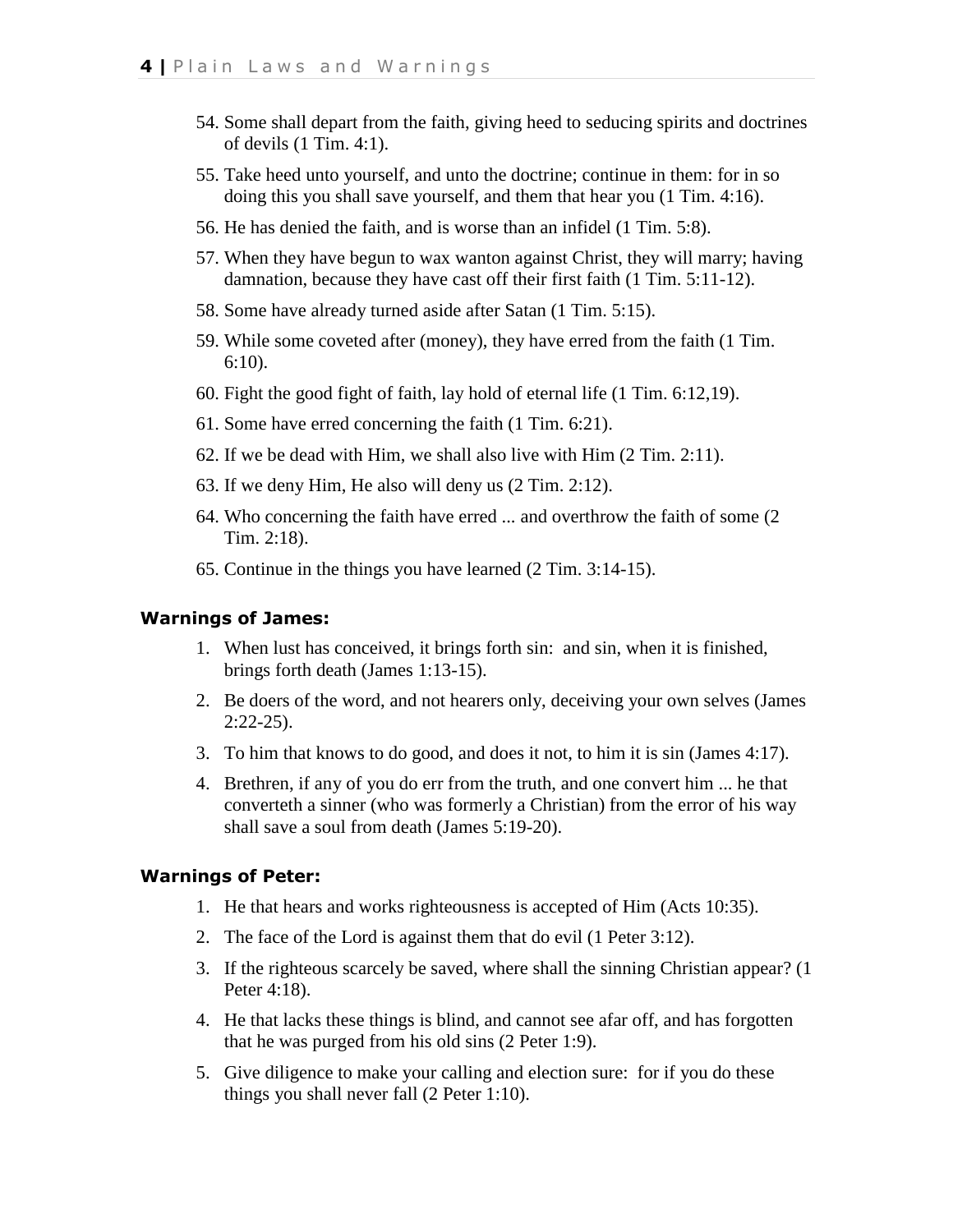- 6. If God separated not the angels that sinned (they were once holy and in grace) He will not spare you (1 Peter 2:4-9).
- 7. The Lord knows how to reserve the unjust unto judgment (2 Peter 2:9).
- 8. Which have forsaken the right way, and are gone astray (2 Peter 2:15).
- 9. They allure into sin those who were clean escaped from sin (2 Peter 2:18).
- 10. Of whom a man is overcome, of the same is he brought into bondage (2 Peter 2:19)
- 11. If after they have escaped the pollutions of the world through the knowledge of Jesus Christ, they are again entangled therein, and overcome, the latter end is worse than the beginning. It had been better not to have known the way of righteousness, than, after they have known it, to turn away from the holy commandment (2 Peter 2:20-22).
- 12. Be diligent that you may be found in Him in peace, without spot, and blameless (2 Peter 3:14).
- 13. Beware lest you also, being led away with the error of the wicked, fall from your own stedfastness (2 Peter 3:17).

## **Warnings of John:**

- 1. If we say we have fellowship with Him and walk in darkness, we lie, and do not the truth (1 John 1:6).
- 2. If we walk in the light as He is in the light, we have fellowship one with another, and the blood of Jesus Christ His Son cleanseth us from all sin (1 John 1:7).
- 3. We know that we know Him, if we keep His commandments (1 John 2:3).
- 4. He that says, I know Him, and keeps not His commandments is a liar, and the truth is not in him (1 John 2:4).
- 5. Whoso keeps His word ... hereby we know that we are in Him (1 John 2:5).
- 6. He that saith he is in the light, and hateth his brother, is in darkness even until now (1 John 2:9).
- 7. If any man love the world the love of the Father is not in him (1 John 2:15- 17).
- 8. He that does the will of God abideth forever (1 John 2:17).
- 9. Let that eternal life abide in you (1 John 2:24-25).
- 10. Abide in Him; that when He shall appear we may have confidence (1 John 2:28).
- 11. Everyone that does righteousness is born of Him (1 John 2:29).
- 12. Everyone that has this hope in Him purifieth himself, even as He is pure (1 John 3:3).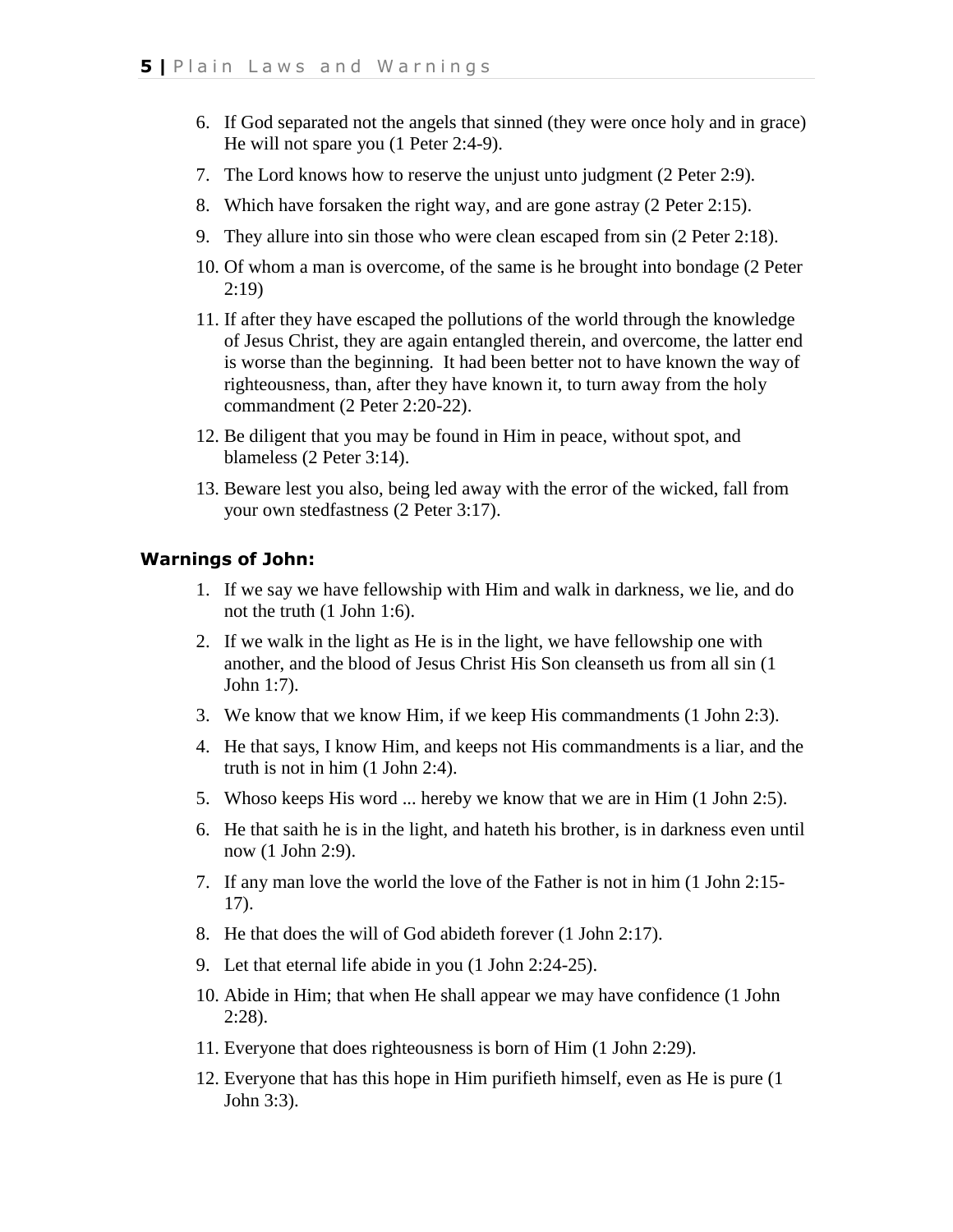- 13. Whosoever committeth sin transgresses the law and incurs the death penalty (1 John 3:4; Ezekiel 18:4; Galatians 5:21).
- 14. Whosoever abideth in Him sinneth not: whosoever sinneth has not seen Him, neither known Him (1 John 3:6).
- 15. He that committeth sin is of the devil, not of God (1 John 3:8).
- 16. Whosoever is born of God does not commit sin (1 John 3:9).
- 17. Whosoever does not righteousness is not of God (1 John 3:10).
- 18. Whosoever loves not his brother is not of God (1 John 3:10,15).
- 19. He that loves not his brother abides in death (1 John 3:14).
- 20. Whosoever hates his brother does not have eternal life abiding in him (1 John 3:15).
- 21. Whosoever shuts up his bowels of compassion from a brother in need does not have God's love (1 John 3:17).
- 22. He that loves not does not know God (1 John 4:7-8).
- 23. Whatsoever is born of God overcometh the world (1 John 5:1-5).
- 24. If any man see his brother sin a sin that is forgivable, he shall ask and life shall be given him (1 John 5:16). This proves that when a man sins he incurs the death penalty (James 5:19-20; Ezekiel 18:4; Galatians 5:21).
- 25. Whosoever sins and abides not in the doctrine of Christ, has not God. He that abides has both the Father and the Son (2 John 1:9).
- 26. He that does good is of God; but he that does evil is not of God (3 John 1:11).

#### **Warnings of Jude:**

- 1. Turning the grace of God into lasciviousness (Jude 1:4).
- 2. The Lord, having saved the people out of Egypt, afterward destroyed them that believed not (Jude 1:5; 1 Cor. 10).
- 3. Sinning angels are set forth as an example to others who are tempted to sin (Jude 1:6-7). If God will damn them for sin, He will also damn others.
- 4. Keep yourselves in the love of God (Jude 1:21).
- 5. Look for the mercy of Jesus Christ unto eternal life (Jude 1:21).
- 6. Those of Christ and John:
- 7. You have left your first love. Recognize you are fallen, repent, do your first works; or else I will remove your church (Rev. 2:4-5).
- 8. Be faithful unto death, and I will give you life (Rev. 2:10).
- 9. Repent, or I will come unto you and fight against you (Rev. 2:16).
- 10. Those that defile their garments will not walk with Me (Rev. 3:5).